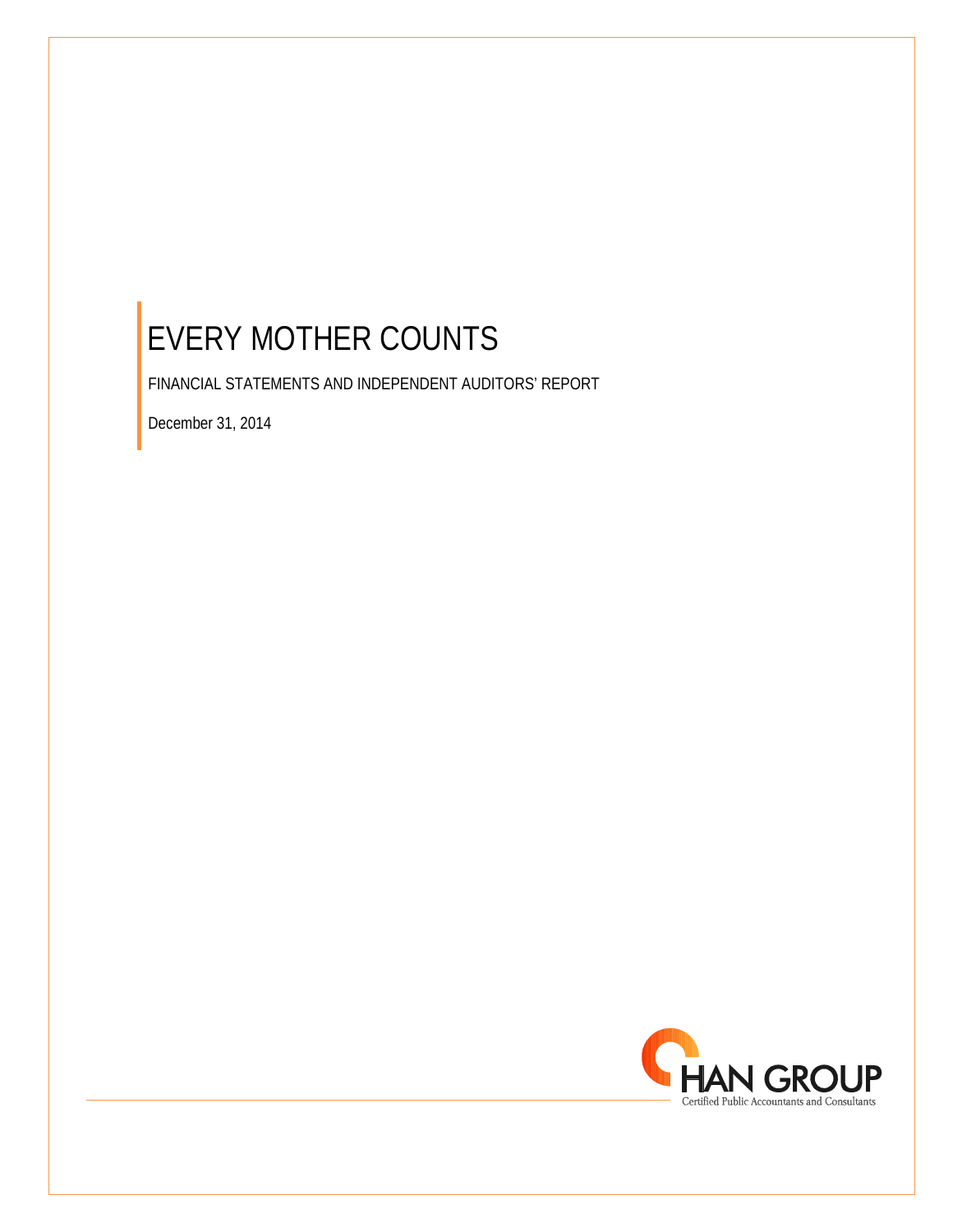# **Contents**

\_\_\_\_\_\_\_\_\_\_\_\_\_\_\_\_\_\_\_\_\_\_\_\_\_\_\_\_\_\_\_\_\_\_\_\_\_\_\_\_\_\_\_\_\_\_\_\_\_\_\_\_\_\_\_\_\_\_\_\_\_\_\_\_\_\_\_\_\_\_\_\_\_\_\_\_\_\_\_\_\_\_\_\_\_

| <b>Financial Statements</b> |  |
|-----------------------------|--|
|                             |  |
|                             |  |
|                             |  |
|                             |  |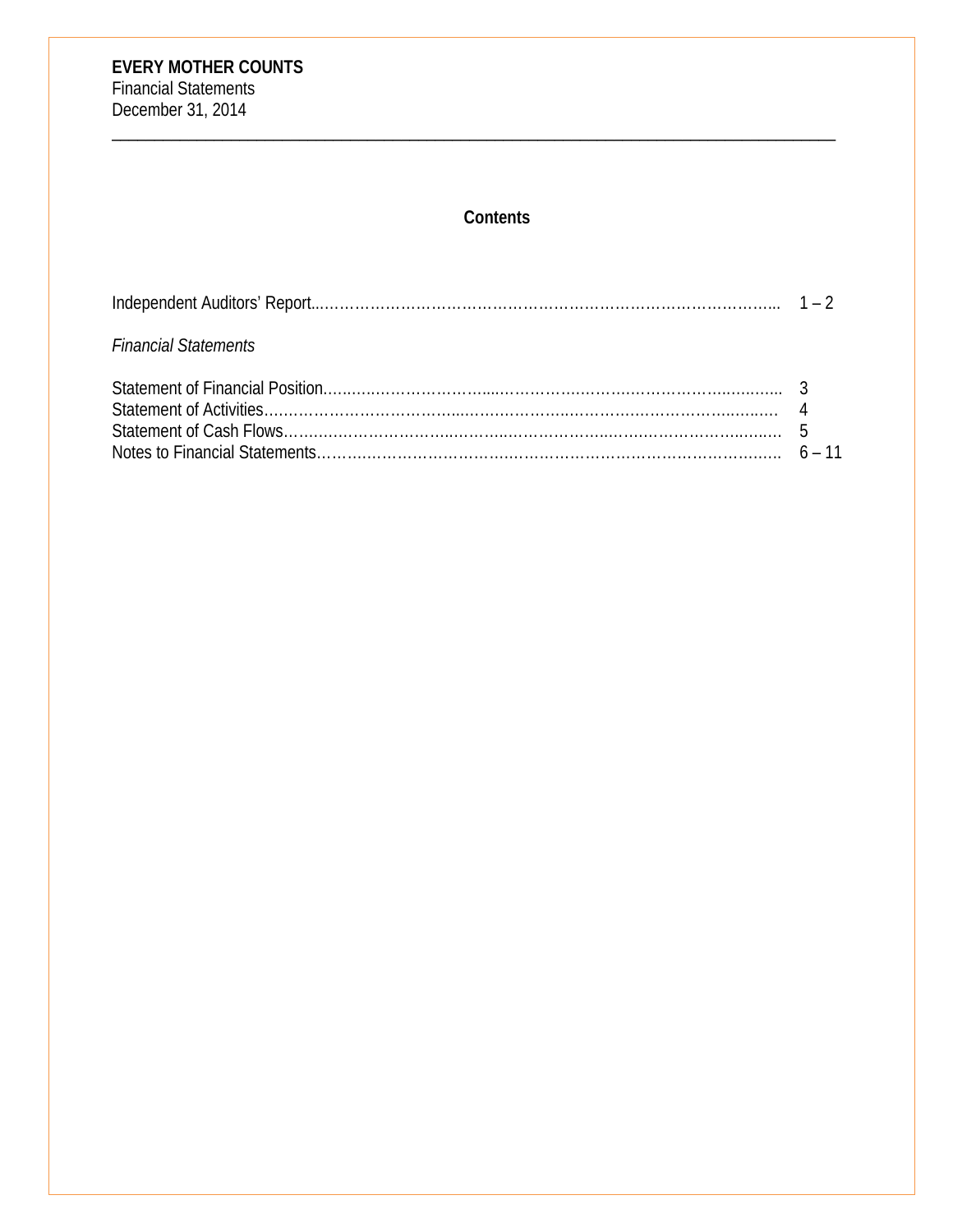

## **INDEPENDENT AUDITORS' REPORT**

To the Board of Directors Every Mother Counts

We have audited the accompanying financial statements of Every Mother Counts (the Organization), which comprise the statement of financial position as of December 31, 2014, and the related statements of activities and cash flows for the year then ended, and the related notes to the financial statements.

#### **Management's Responsibility for the Financial Statements**

Management is responsible for the preparation and fair presentation of these financial statements in accordance with accounting principles generally accepted in the United States of America; this includes the design, implementation, and maintenance of internal control relevant to the preparation and fair presentation of financial statements that are free from material misstatement, whether due to fraud or error.

#### **Auditors' Responsibility**

 $\overline{a}$ 

Our responsibility is to express an opinion on these financial statements based on our audit. We conducted our audit in accordance with auditing standards generally accepted in the United States of America. Those standards require that we plan and perform the audit to obtain reasonable assurance about whether the financial statements are free from material misstatement.

An audit involves performing procedures to obtain audit evidence about the amounts and disclosures in the financial statements. The procedures selected depend on the auditors' judgment, including the assessment of the risks of material misstatement of the financial statements, whether due to fraud or error. In making those risk assessments, the auditors consider internal control relevant to the entity's preparation and fair presentation of the financial statements in order to design audit procedures that are appropriate in the circumstances, but not for the purpose of expressing an opinion on the effectiveness of the entity's internal control. Accordingly, we express no such opinion. An audit also includes evaluating the appropriateness of accounting policies used and the reasonableness of significant accounting estimates made by management, as well as evaluating the overall presentation of the financial statements.

We believe that the audit evidence we have obtained is sufficient and appropriate to provide a basis for our audit opinion.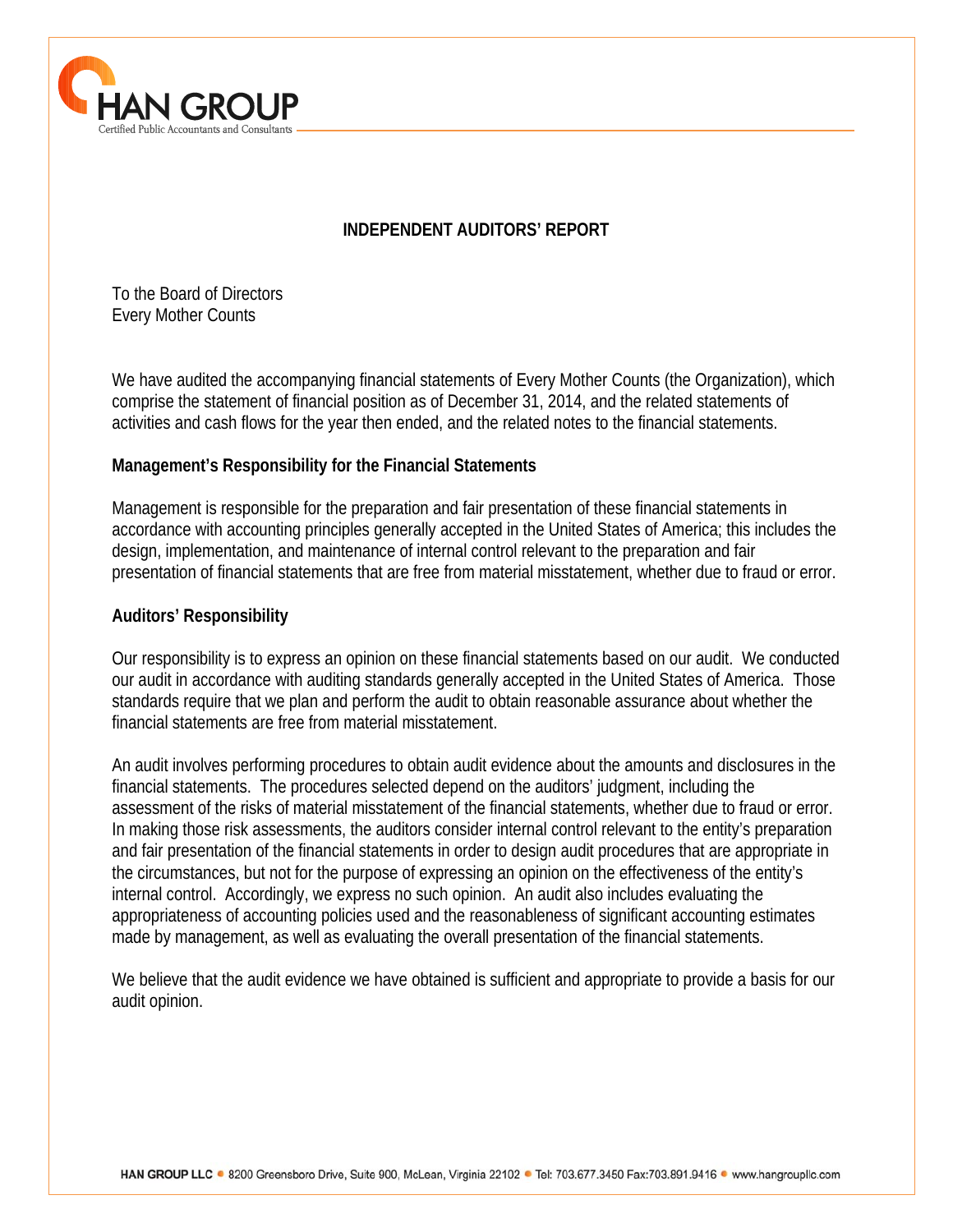

#### **Opinion**

In our opinion, the financial statements referred to above present fairly, in all material respects, the financial position of Every Mother Counts as of December 31, 2014, and the changes in its net assets and its cash flows for the year then ended in accordance with accounting principles generally accepted in the United States of America.

As discussed in Note 10, corrections were made to adjust beginning net assets and have been recorded as a prior period adjustment.

HAN GROUP LC

**HAN GROUP LLC**  McLean, Virginia June 1, 2015

 $\overline{a}$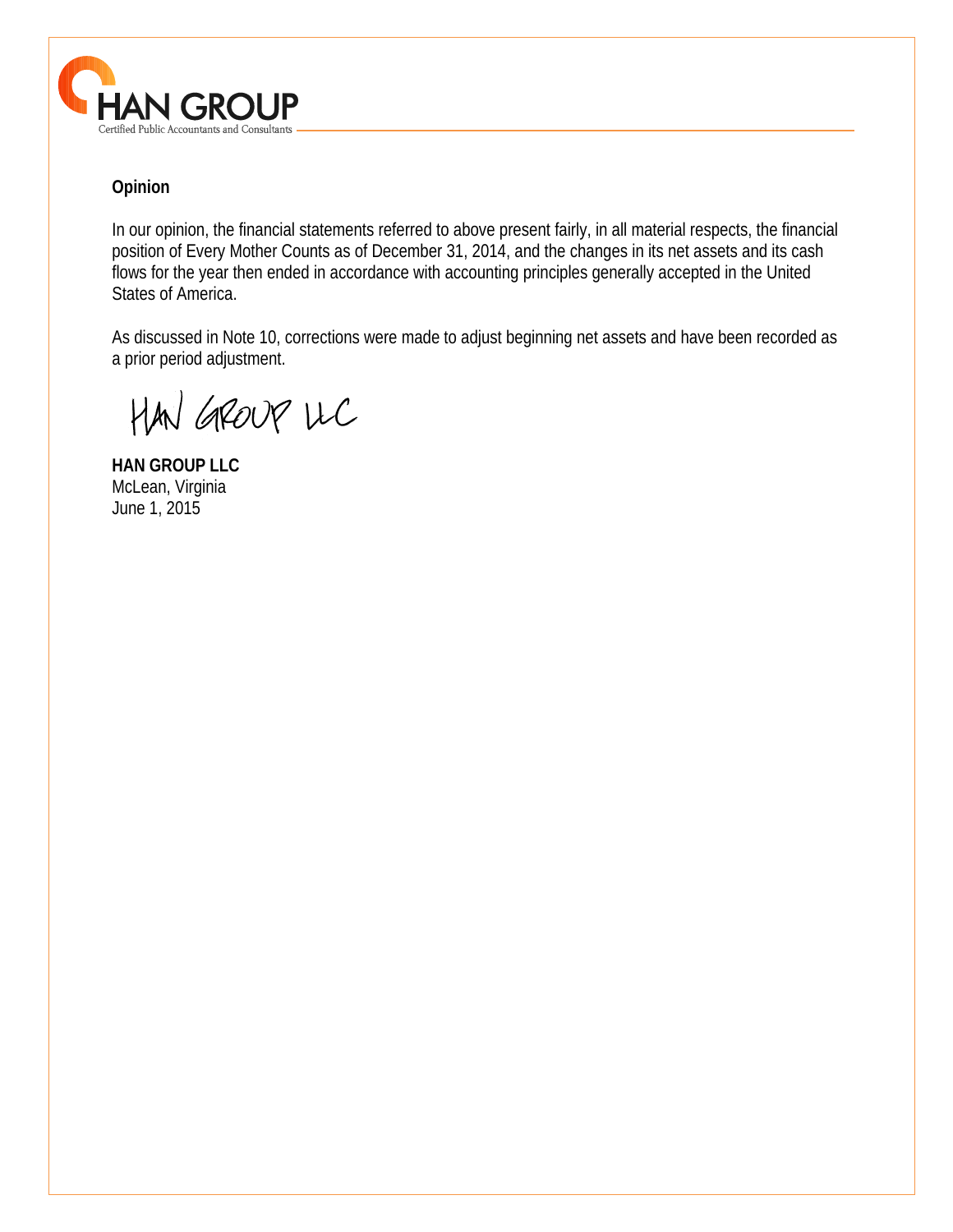Statement of Financial Position December 31, 2014

| <b>Assets</b>                            |    |           |
|------------------------------------------|----|-----------|
| Cash                                     | \$ | 1,010,922 |
| Grants and contributions receivable, net |    | 1,141,106 |
| Other receivables                        |    | 73,682    |
| Investments                              |    | 299,126   |
| Prepaid expenses and deposits            |    | 34,855    |
| Property and equipment, net              |    | 47,866    |
|                                          |    |           |
| <b>Total assets</b>                      | S  | 2,607,557 |
|                                          |    |           |
| <b>Liabilities and Net Assets</b>        |    |           |
| Liabilities                              |    |           |
| Accounts payable and accrued expenses    | \$ | 30,883    |
| Accrued salaries and vacation            |    | 24,729    |
| Deferred rent                            |    | 16,969    |
| <b>Total liabilities</b>                 |    | 72,581    |
|                                          |    |           |
| <b>Net Assets</b>                        |    |           |
| Unrestricted                             |    | 497,489   |
| Temporarily restricted                   |    | 2,037,487 |
|                                          |    |           |
| Total net assets                         |    | 2,534,976 |
|                                          |    |           |
| Total liabilities and net assets         | \$ | 2,607,557 |

\_\_\_\_\_\_\_\_\_\_\_\_\_\_\_\_\_\_\_\_\_\_\_\_\_\_\_\_\_\_\_\_\_\_\_\_\_\_\_\_\_\_\_\_\_\_\_\_\_\_\_\_\_\_\_\_\_\_\_\_\_\_\_\_\_\_\_\_\_\_\_\_\_\_\_\_\_\_\_\_\_\_\_\_\_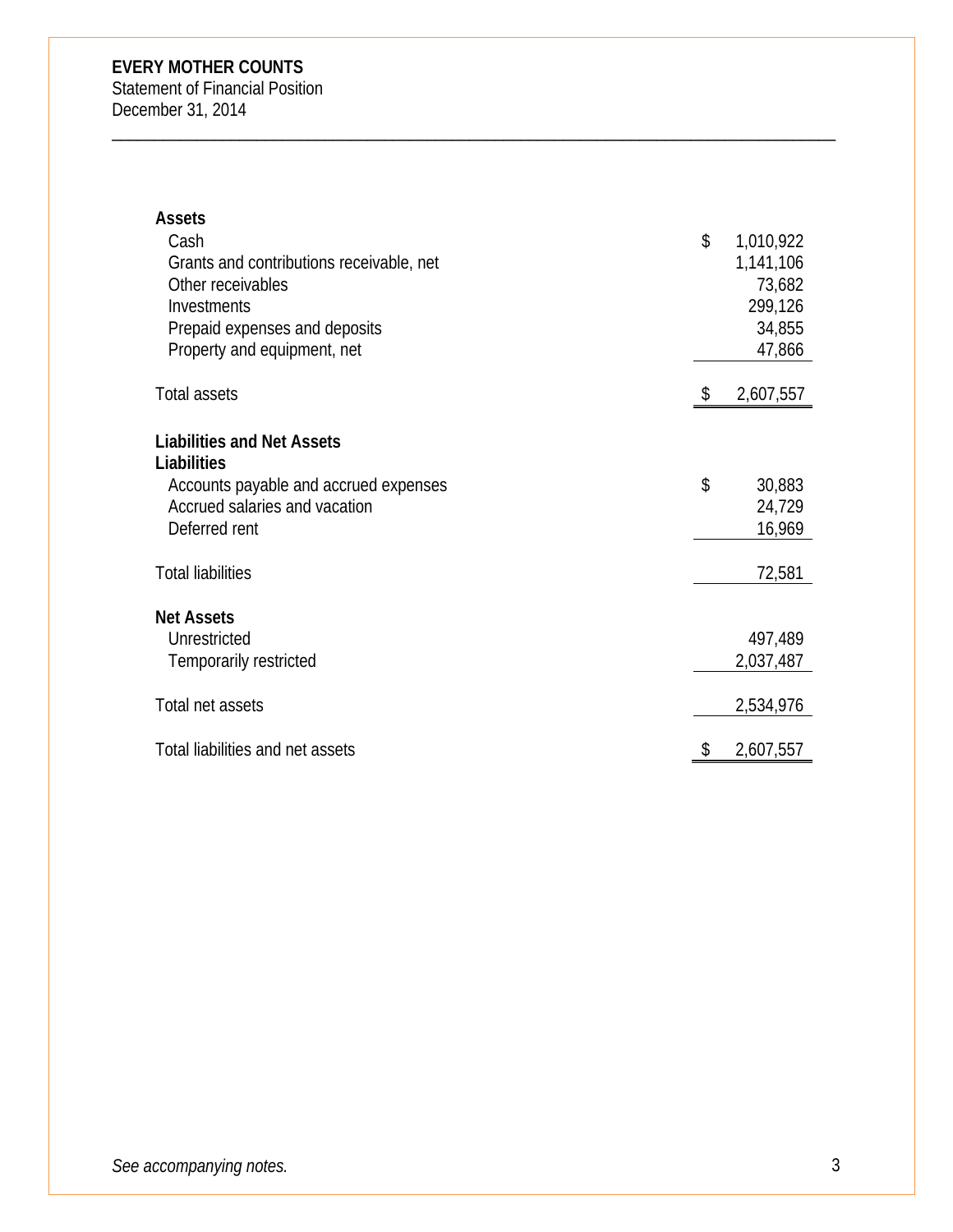Statement of Activities

Year Ended December 31, 2014 \_\_\_\_\_\_\_\_\_\_\_\_\_\_\_\_\_\_\_\_\_\_\_\_\_\_\_\_\_\_\_\_\_\_\_\_\_\_\_\_\_\_\_\_\_\_\_\_\_\_\_\_\_\_\_\_\_\_\_\_\_\_\_\_\_\_\_\_\_\_\_\_\_\_\_\_\_\_\_\_\_\_\_\_\_

|                                                    | Unrestricted       | Temporarily<br>Restricted | Total           |
|----------------------------------------------------|--------------------|---------------------------|-----------------|
| <b>Revenue and Support</b>                         |                    |                           |                 |
| Grants and contributions                           | \$<br>907,072      | \$<br>1,015,926           | \$<br>1,922,998 |
| Royalties                                          | 158,494            |                           | 158,494         |
| Other revenue                                      | 28,663             |                           | 28,663          |
| Net assets released from restrictions:             |                    |                           |                 |
| Satisfaction of purpose restrictions               | 646,499            | (646, 499)                |                 |
| Expiration of time restrictions                    | 698,801            | (698, 801)                |                 |
| Total revenue and support                          | 2,439,529          | (329, 374)                | 2,110,155       |
| <b>Expenses</b>                                    |                    |                           |                 |
| Program services                                   | 2,409,159          |                           | 2,409,159       |
| Supporting services:                               |                    |                           |                 |
| Management and general                             | 116,667<br>376,498 |                           | 116,667         |
| Fundraising                                        |                    |                           | 376,498         |
| Total supporting services                          | 493,165            |                           | 493,165         |
| Total expenses                                     | 2,902,324          |                           | 2,902,324       |
| <b>Changes in Net Assets</b>                       | (462, 795)         | (329, 374)                | (792, 169)      |
|                                                    |                    |                           |                 |
| Net Assets, beginning of year as previously stated | 760,284            | 2,366,861                 | 3,127,145       |
| <b>Prior Period Adjustment</b>                     | 200,000            |                           | 200,000         |
| Net Assets, beginning of year as restated          | 960,284            | 2,366,861                 | 3,327,145       |
| Net Assets, end of year                            | \$<br>497,489      | \$<br>2,037,487           | \$<br>2,534,976 |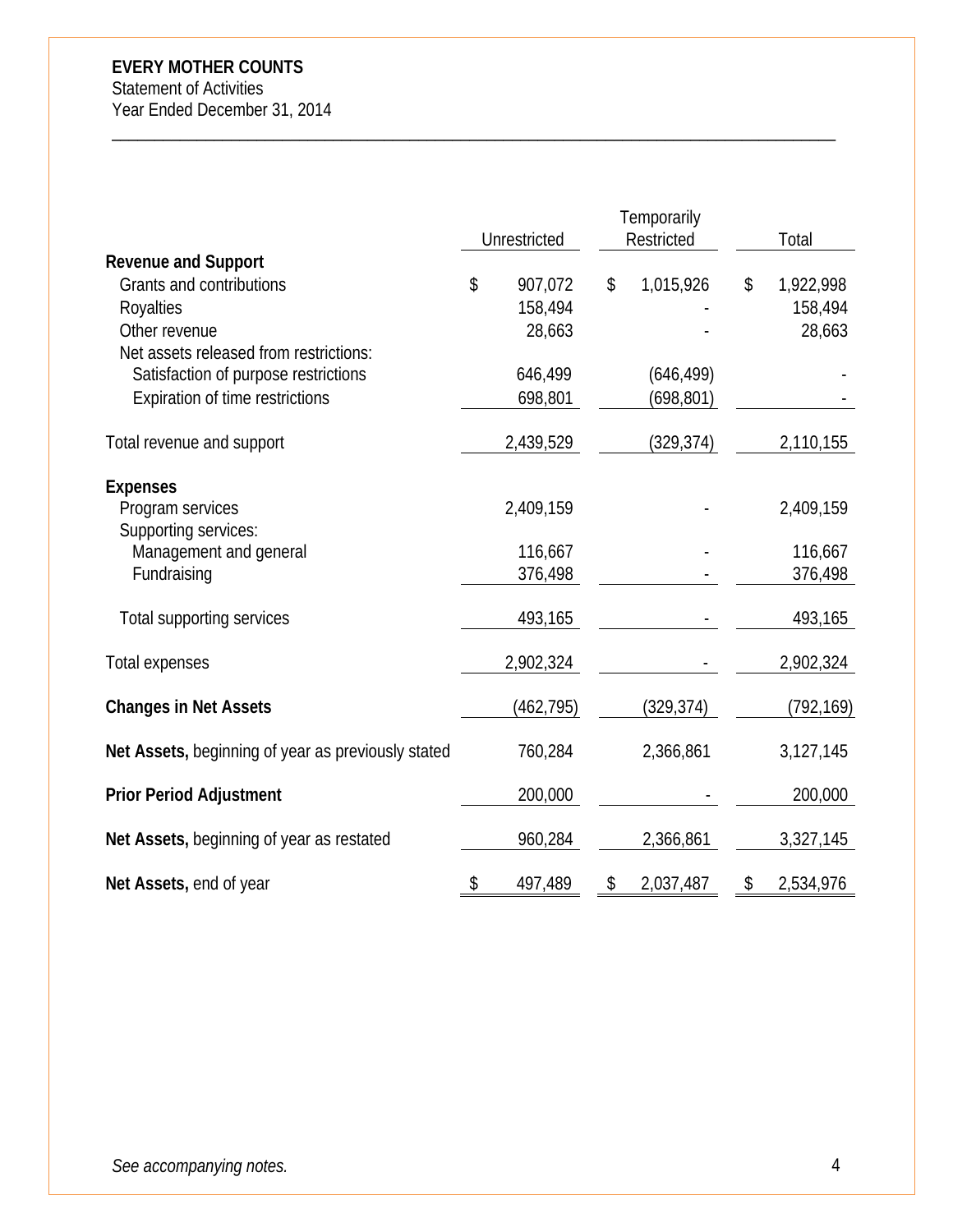Statement of Cash Flows

Year Ended December 31, 2014

| <b>Cash Flows from Operating Activities</b>                |                  |
|------------------------------------------------------------|------------------|
| Changes in net assets                                      | \$<br>(792, 169) |
| Adjustments to reconcile changes in net assets to net cash |                  |
| used in operating activities:                              |                  |
| Depreciation                                               | 31,644           |
| Net realized and unrealized loss on investments            | 1,389            |
| Changes in operating assets and liabilities:               |                  |
| Decrease in grants and contributions receivable            | 482,894          |
| Increase in other receivables                              | (25, 318)        |
| Increase in prepaid expenses and deposits                  | (13)             |
| Decrease in accounts payable and accrued expenses          | (13, 182)        |
| Increase in accrued salaries and vacation                  | 12,386           |
| Increase in deferred rent                                  | 16,969           |
| Net cash used in operating activities                      | (285, 400)       |
| <b>Cash Flows from Investing Activities</b>                |                  |
| Proceeds from sale of investments                          | 33,962           |
| Purchase of investments                                    | (334, 477)       |
| Purchase of property and equipment                         | (39,719)         |
| Net cash used in investing activities                      | (340, 234)       |
| Net Decrease in Cash                                       | (625, 634)       |
| Cash, beginning of year                                    | 1,636,556        |
| Cash, end of year                                          | \$<br>1,010,922  |

\_\_\_\_\_\_\_\_\_\_\_\_\_\_\_\_\_\_\_\_\_\_\_\_\_\_\_\_\_\_\_\_\_\_\_\_\_\_\_\_\_\_\_\_\_\_\_\_\_\_\_\_\_\_\_\_\_\_\_\_\_\_\_\_\_\_\_\_\_\_\_\_\_\_\_\_\_\_\_\_\_\_\_\_\_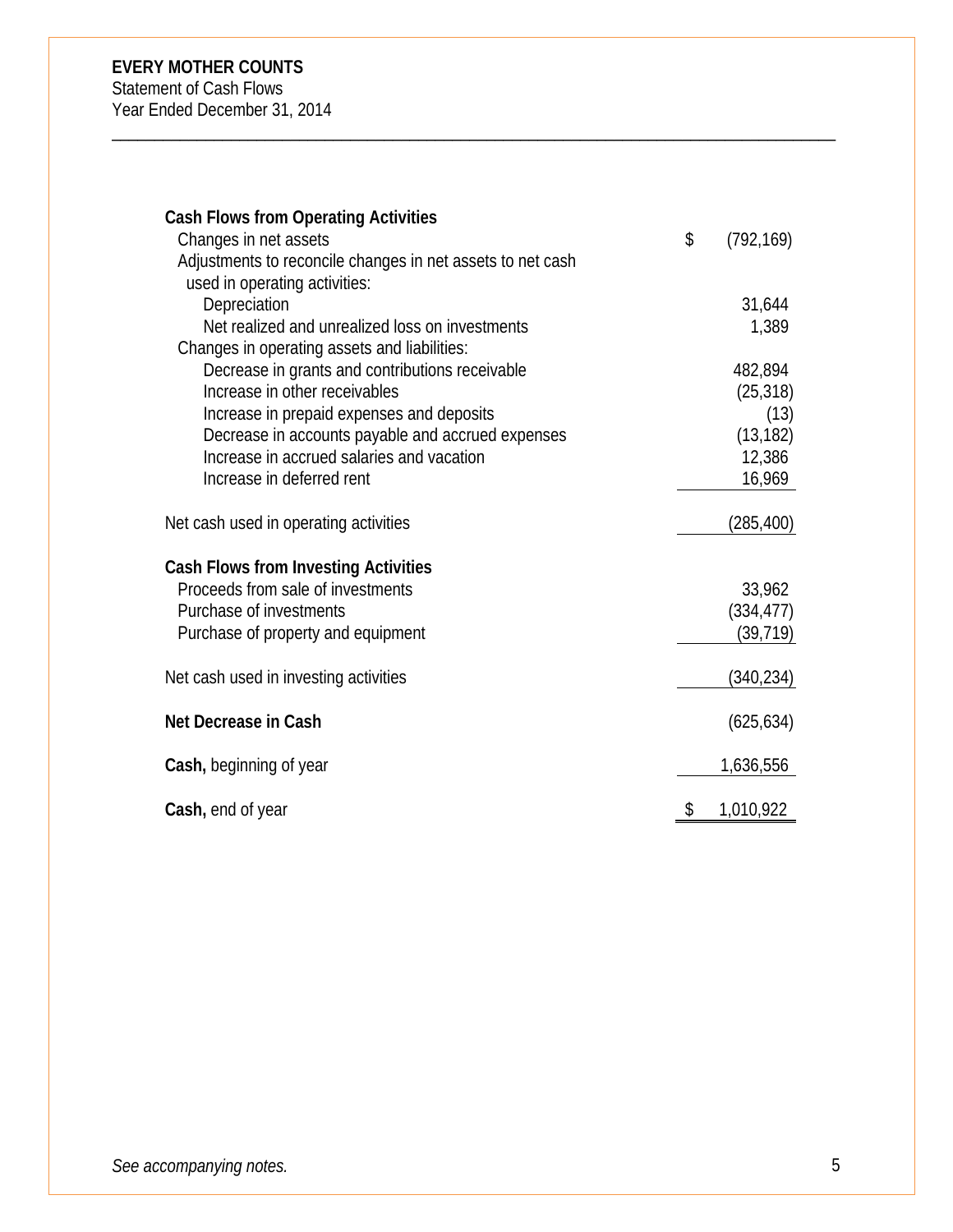#### **1. Nature of Operations**

Every Mother Counts (the Organization) is a non-profit organization dedicated to making pregnancy and childbirth safe for every mother. We inform, engage, and mobilize new audiences to take actions and raise funds that support maternal health programs around the world. The Organization funds its program and supporting services primarily through grants and contributions from corporations, foundations and individuals.

\_\_\_\_\_\_\_\_\_\_\_\_\_\_\_\_\_\_\_\_\_\_\_\_\_\_\_\_\_\_\_\_\_\_\_\_\_\_\_\_\_\_\_\_\_\_\_\_\_\_\_\_\_\_\_\_\_\_\_\_\_\_\_\_\_\_\_\_\_\_\_\_\_\_\_\_\_\_\_\_\_\_\_\_\_

#### **2. Summary of Significant Accounting Policies**

#### Basis of Accounting and Presentation

The Organization's financial statements are prepared on the accrual basis of accounting and in accordance with accounting principles generally accepted in the United States of America.

#### Grants and Contributions Receivable

Grants and contributions receivable represents amounts due from the Organization's various grantors and contributors. There was no allowance recorded at December 31, 2014 as the entire balances have been deemed by management to be fully collectible within one year. If an amount becomes uncollectible, it is expensed when that determination is made.

#### Investments

Investments are measured at fair value and are composed of money market funds, corporate fixed income, municipal bonds and government securities. Fair value is the price that would be received to sell an asset or paid to transfer a liability in an orderly transaction between market participants at the measurement date. Unrealized gains or losses on investments are determined by the change in fair value at the beginning and end of the reporting period. Net realized and unrealized gains or losses on investments are included in other revenue in the accompanying statement of activities. Money market funds held in the investment portfolios are included in investments in the accompanying statement of financial position.

#### Property and Equipment

Property and equipment over \$1,000 with a projected useful life exceeding one year are capitalized and recorded at cost. Depreciation is computed using the straight-line method over the estimated useful lives of the related assets. Direct costs incurred during the application stage of the development of the Organization's website are capitalized and amortized over an estimated useful life of three years. Expenditures for minor and routine repairs and maintenance are expensed as incurred. Upon retirement or disposal of assets, the cost and accumulated depreciation are eliminated from the accounts and the resulting gain or loss is included in revenue or expense.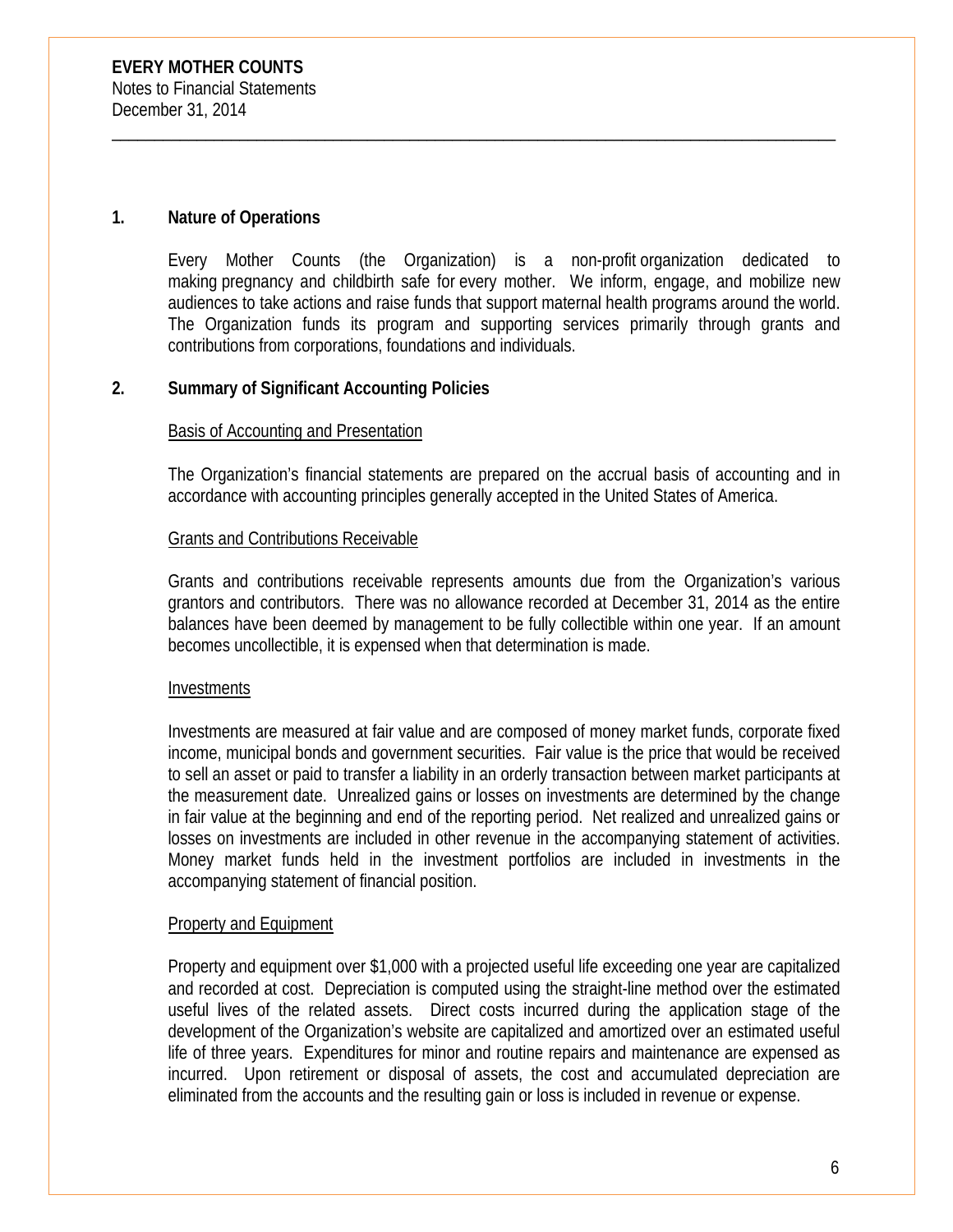## **2. Summary of Significant Accounting Policies (continued)**

#### Classification of Net Assets

 *Unrestricted net assets* represent funds that are not subject to donor-imposed stipulations and are available for support of the Organization's operations.

\_\_\_\_\_\_\_\_\_\_\_\_\_\_\_\_\_\_\_\_\_\_\_\_\_\_\_\_\_\_\_\_\_\_\_\_\_\_\_\_\_\_\_\_\_\_\_\_\_\_\_\_\_\_\_\_\_\_\_\_\_\_\_\_\_\_\_\_\_\_\_\_\_\_\_\_\_\_\_\_\_\_\_\_\_

 *Temporarily restricted net assets* represent funds subject to donor-imposed restrictions that are met either by actions of the Organization or the passage of time.

#### Revenue Recognition

Unconditional grants and contributions are recognized as revenue when received or promised and are reported as temporarily restricted support if they are received with donor stipulations that limit the use of donated assets. When a donor restriction expires, that is, when a stipulated time restriction ends or purpose restriction is accomplished, temporarily restricted net assets are reclassified to unrestricted net assets and reported in the statement of activities as net assets released from restrictions. Revenue from all other sources is recognized when earned.

#### Functional Allocation of Expenses

The costs of providing various programs and other activities have been summarized on a functional basis in the accompanying statement of activities. Accordingly, certain costs have been allocated among the program and supporting services benefited.

#### Use of Estimates

The preparation of financial statements in conformity with accounting principles generally accepted in the United States of America requires management to make estimates and assumptions that affect the amounts reported in the financial statements and accompanying notes. Actual results could differ from those estimates.

#### **3. Concentrations of Credit Risk**

Financial instruments that potentially subject the Organization to significant concentrations of credit risk consist of cash deposits and investments. The Organization maintains cash deposits and investments with various financial institutions that exceed insurable limits under the Federal Deposit Insurance Corporation (FDIC) and the Securities Investor Protection Corporation (SIPC).

The Organization has not experienced any losses on its cash deposits and investments to date as it relates to FDIC or SIPC insurance limits. Management periodically assesses the financial condition of the institutions and believes that the risk of any loss is minimal.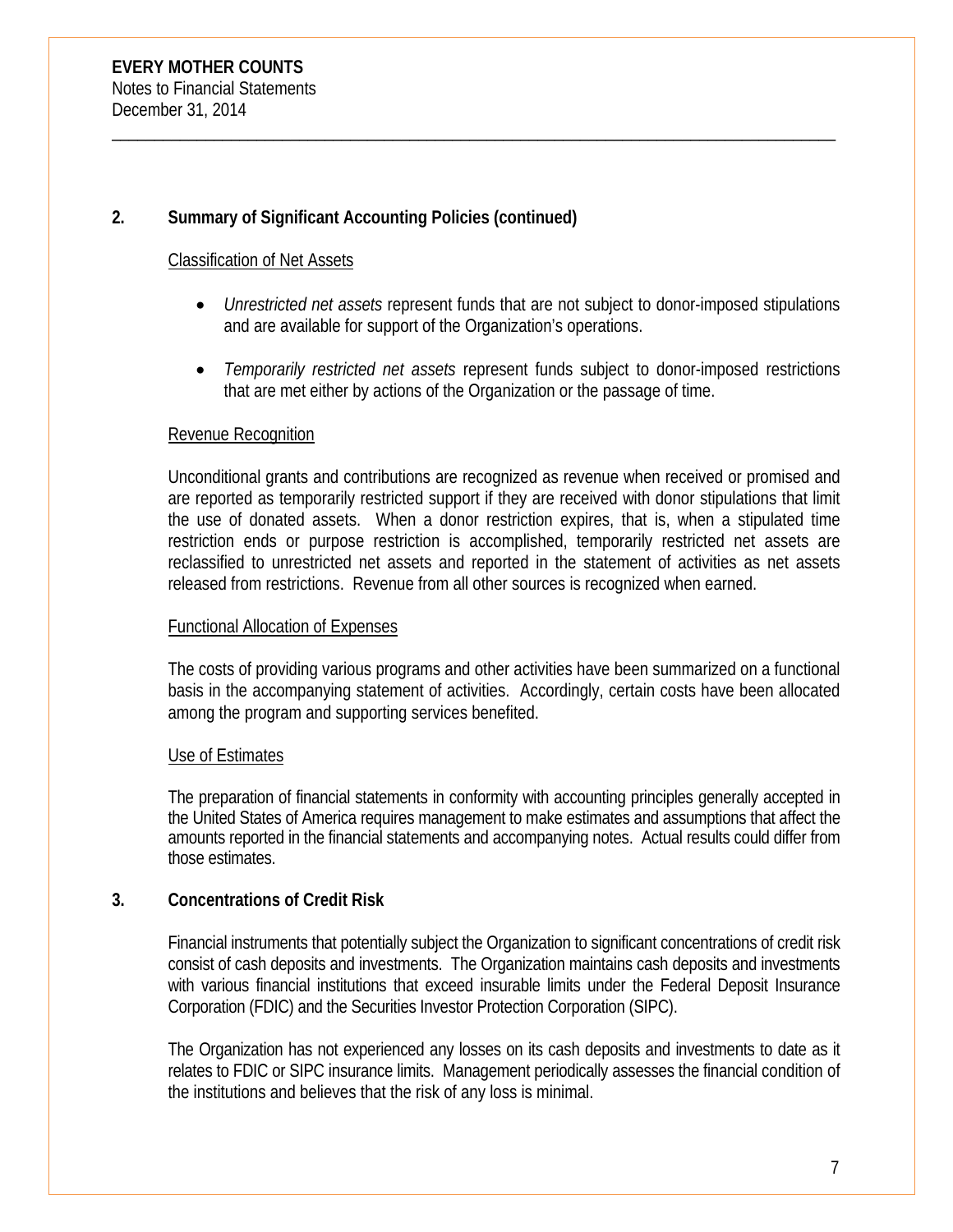#### **3. Concentrations of Credit Risk (continued)**

In addition, the Organization invests funds in a professionally managed portfolio of marketable securities. Such investments are exposed to market and credit risks. Therefore, the Organization's investments may be subject to significant fluctuations in fair value. As a result, the investment balances reported in the accompanying financial statements may not be reflective of the portfolio's value during subsequent periods.

\_\_\_\_\_\_\_\_\_\_\_\_\_\_\_\_\_\_\_\_\_\_\_\_\_\_\_\_\_\_\_\_\_\_\_\_\_\_\_\_\_\_\_\_\_\_\_\_\_\_\_\_\_\_\_\_\_\_\_\_\_\_\_\_\_\_\_\_\_\_\_\_\_\_\_\_\_\_\_\_\_\_\_\_\_

#### **4. Investments**

Investments consist of the following at December 31, 2014:

| Money market funds     | 172,949 |
|------------------------|---------|
| Corporate fixed income | 85,561  |
| Municipal bonds        | 20.942  |
| Government securities  | 19.674  |
|                        |         |
| Total investments      | 299,126 |

Investment income consists of the following for the year ended December 31, 2014:

| Interest and dividends<br>Realized gain | 1.802<br>37 |
|-----------------------------------------|-------------|
| Unrealized loss                         | (1, 426)    |
| Total investment income                 | 41 R        |

#### **5. Fair Value Measurements**

The three levels of the fair value hierarchy for recurring fair value measurements are prioritized based on the inputs to valuation techniques used to measure fair value and are as follows:

- Level 1: Inputs to the valuation methodology are unadjusted quoted prices for identical assets or liabilities in active markets that the Organization has the ability to access.
- Level 2: Inputs to the valuation methodology include (1) quoted prices for similar assets or liabilities in active markets; (2) quoted prices for identical or similar assets or liabilities in inactive markets; (3) inputs other than quoted prices that are observable for the asset or liability; and (4) inputs that are derived principally from or corroborated by observable market data by correlation or other means. If the asset or liability has a specified (contractual) term, the level 2 input must be observable for substantially the full term of the asset or liability.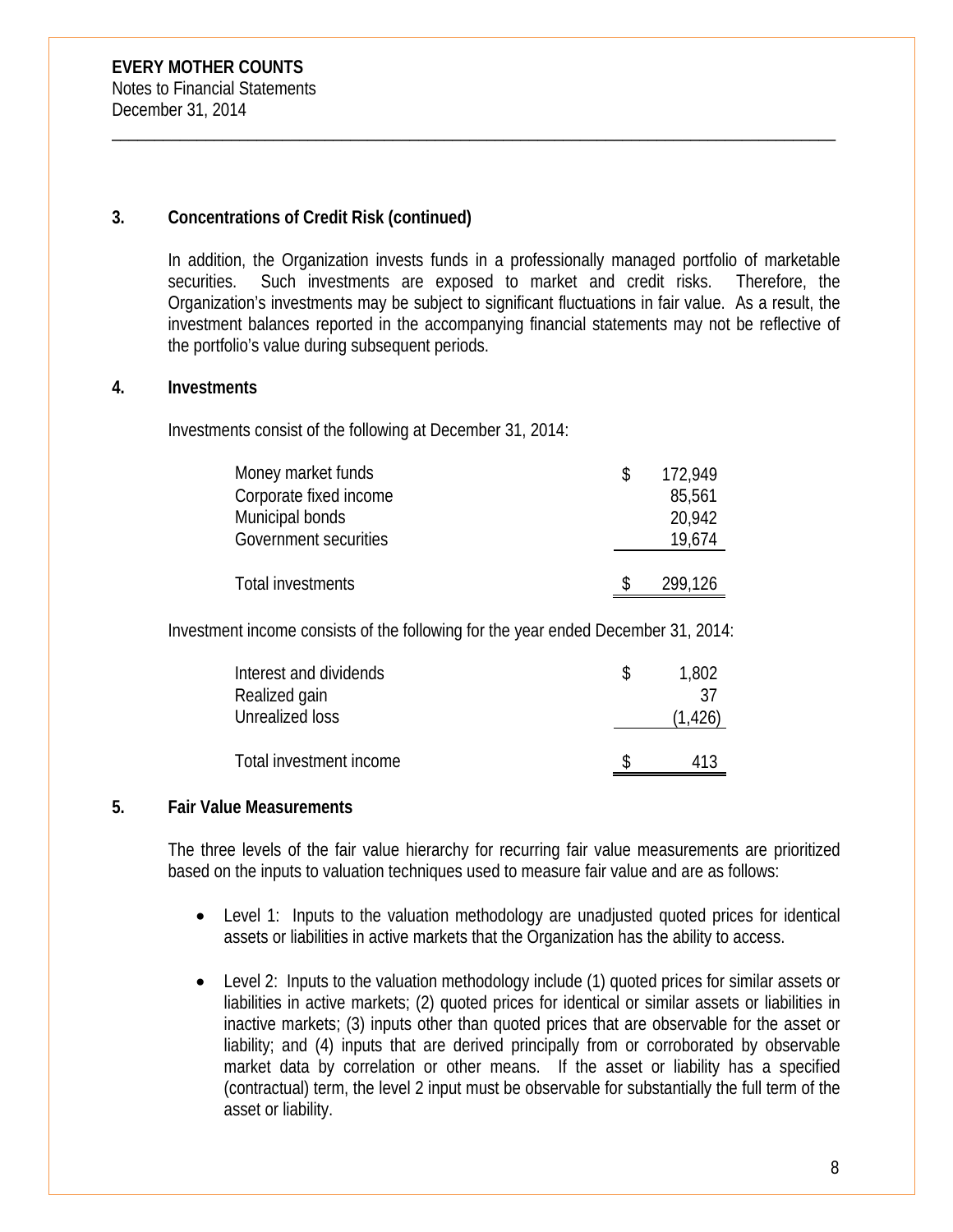#### **5. Fair Value Measurements (continued)**

 Level 3: Inputs to the valuation methodology are unobservable and significant to the fair value measurement.

The following is a summary of input levels used to determine fair values, measured on a recurring basis, of investments at December 31, 2014:

\_\_\_\_\_\_\_\_\_\_\_\_\_\_\_\_\_\_\_\_\_\_\_\_\_\_\_\_\_\_\_\_\_\_\_\_\_\_\_\_\_\_\_\_\_\_\_\_\_\_\_\_\_\_\_\_\_\_\_\_\_\_\_\_\_\_\_\_\_\_\_\_\_\_\_\_\_\_\_\_\_\_\_\_\_

|                                                                                          |    | Level 1                               | Total                                       |  |
|------------------------------------------------------------------------------------------|----|---------------------------------------|---------------------------------------------|--|
| Money market funds<br>Corporate fixed income<br>Municipal bonds<br>Government securities | \$ | 172,949<br>85,561<br>20,942<br>19,674 | \$<br>172,949<br>85,561<br>20,942<br>19,674 |  |
| Total investments                                                                        | \$ | 299,126                               | \$<br>299,126                               |  |

### **6. Property and Equipment**

The Organization carried the following property and equipment at December 31, 2014:

| Website<br>Furniture and equipment                             | \$<br>80,051<br>27,412 |
|----------------------------------------------------------------|------------------------|
| Total property and equipment<br>Less: accumulated depreciation | 107,463<br>(59, 597)   |
| Property and equipment, net                                    | 47,866                 |

## **7. Operating Leases**

In November 2013, the Organization entered into a non-cancellable lease agreement for office space for a term from December 2013 through November 2016. The lease calls for abatement of one-half of the monthly base rent for four months after the first month of the lease. Rent expense was \$120,420 for the year ended December 31, 2014. At December 31, 2014, future minimum lease payments for these leases are as follows for the years ending December 31:

| 2015<br>2016                        | 128,079<br>120,626 |
|-------------------------------------|--------------------|
| Total future minimum lease payments | 248,705            |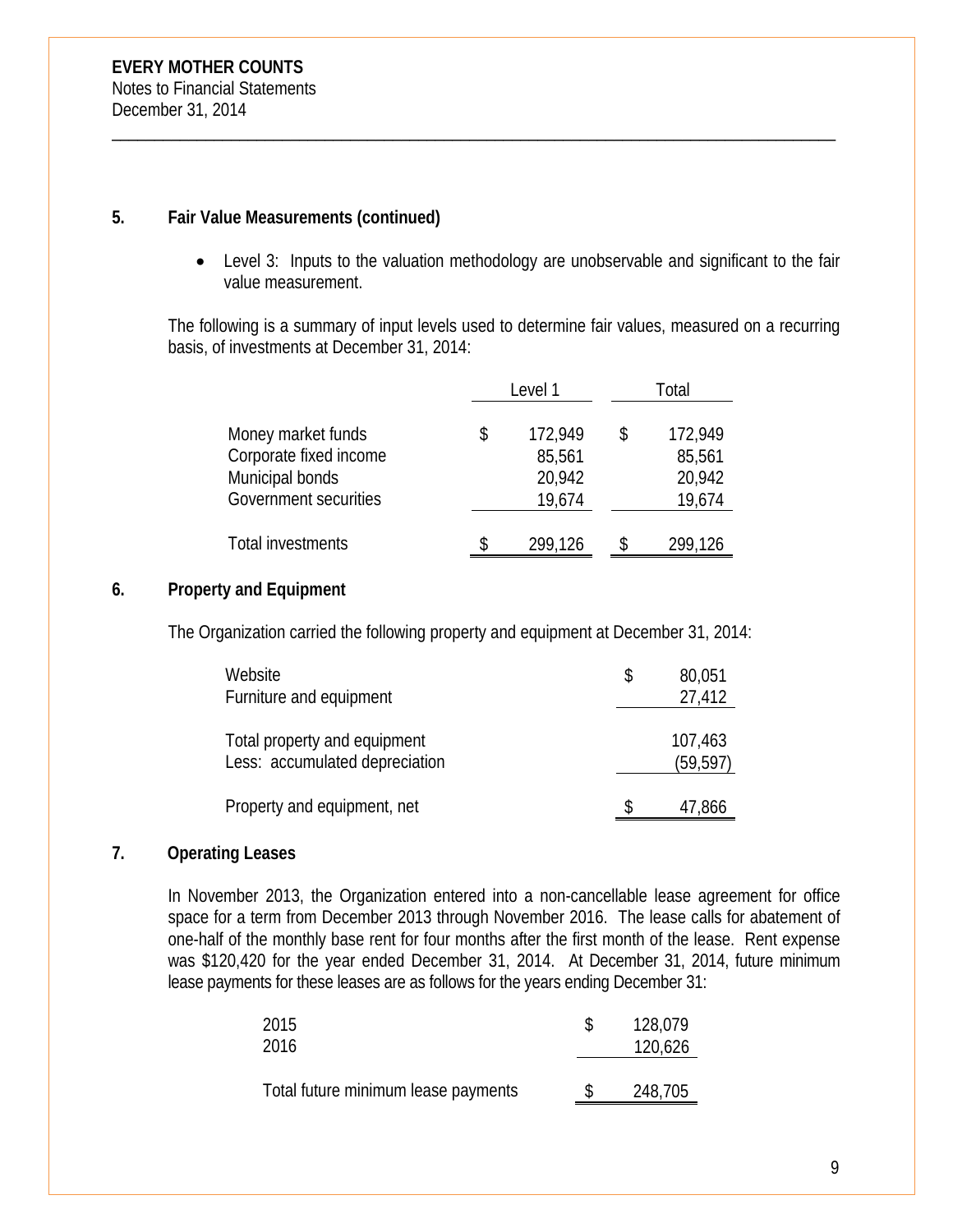#### **8. Related Party Transactions**

The Organization received royalties from entities whose officers are board members with the Organization. The amount of such royalties was \$95,520 for the year ended December 31, 2014.

\_\_\_\_\_\_\_\_\_\_\_\_\_\_\_\_\_\_\_\_\_\_\_\_\_\_\_\_\_\_\_\_\_\_\_\_\_\_\_\_\_\_\_\_\_\_\_\_\_\_\_\_\_\_\_\_\_\_\_\_\_\_\_\_\_\_\_\_\_\_\_\_\_\_\_\_\_\_\_\_\_\_\_\_\_

During April 2014, the Organization entered into an agreement with a film production company whose officer is a board member with the Organization to produce a short film. The Organization paid \$53,250 to this film production company for the film production services during 2014.

#### **9. Temporarily Restricted Net Assets**

Temporarily restricted net assets were restricted as the following at December 31, 2014:

| Implementing Partners Program           | 1,323,686 |
|-----------------------------------------|-----------|
| Uganda                                  | 15,000    |
| Time restricted                         | 698,801   |
|                                         |           |
| Total temporarily restricted net assets | 2,037,487 |

#### **10. Retirement Plan**

The Organization established a 401(k) plan effective January 1, 2013. The plan is available to all employees who meet certain age and length of service requirements. Subject to certain limitations, participants may elect to make pre-tax contributions up to the maximum permitted by law. In addition, the Organization makes contributions 100% on the first 3% of each employee's eligible earnings that the employee defers as an elective deferral and an additional 50% on the next 2% of each employee's eligible earnings that the employee defers as an elective deferral. The Organization contributed \$21,073 to the plan for the year ended December 31, 2014.

#### **11. Income Taxes**

Under Section 501(c)(3) of the Internal Revenue Code, the Organization is exempt from the payment of income taxes other than net unrelated business income. No provisions for income tax are required for the year ended December 31, 2014 as the Organization had no unrelated business income.

Financial Accounting Standards Board Accounting Standards Codification 740-10, *Income Taxes*, provides guidance for reporting uncertainty in income taxes. The Organization has performed an evaluation of uncertain tax positions for the year ended December 31, 2014 and determined that no material uncertain tax positions qualify for either recognition or disclosure in the financial statements. Information returns for the years ended December 31, 2011 or later remain subject to examination by various taxing authorities.